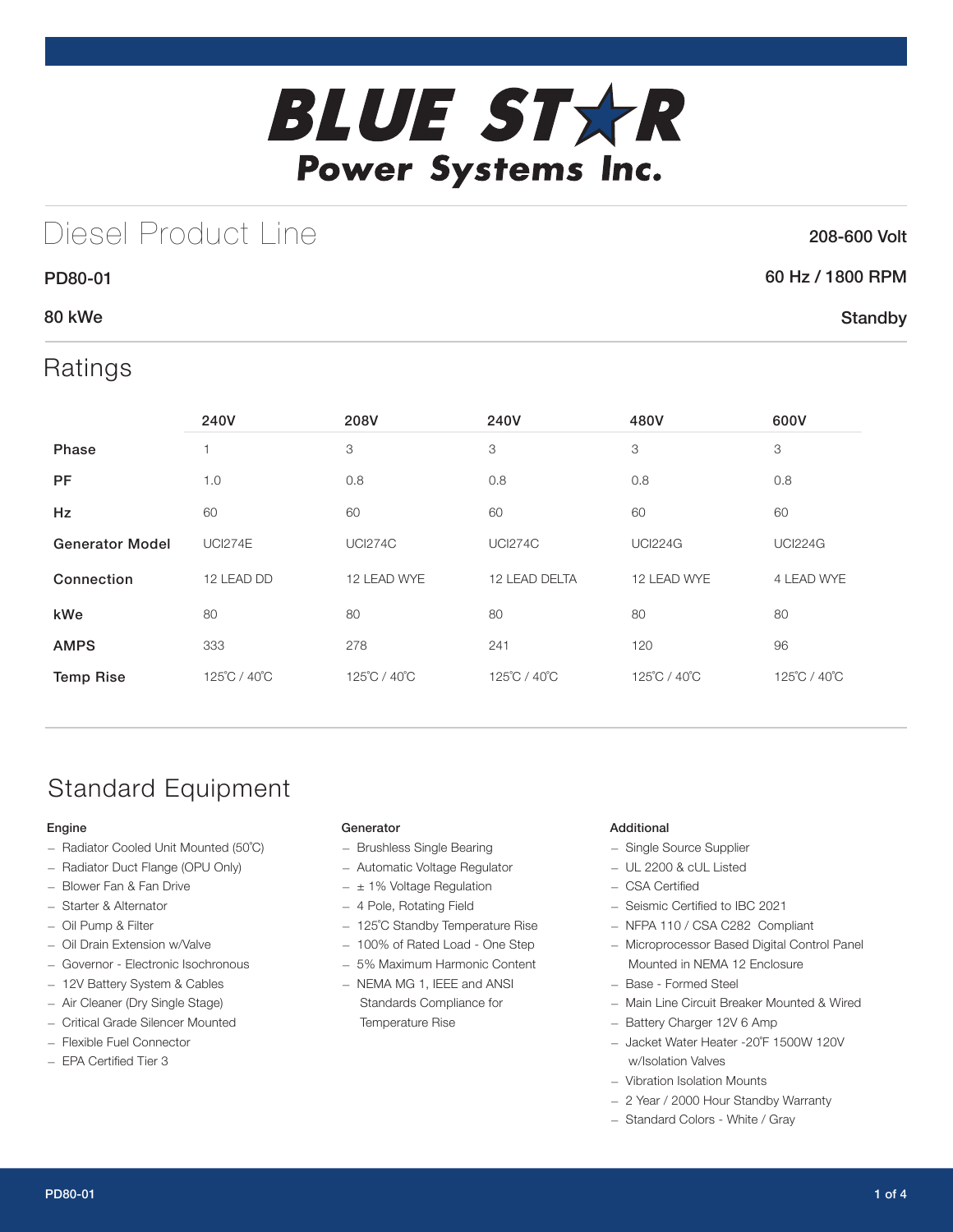80 kWe



# Application Data

| Engine                                                                   |                    |                                      |                                                |  |  |
|--------------------------------------------------------------------------|--------------------|--------------------------------------|------------------------------------------------|--|--|
| Manufacturer:                                                            | Perkins            | Displacement - Cu. In. (lit):        | 269 (4.40)                                     |  |  |
| Model:                                                                   | 1104D-E44TAG2      | Bore - in. (cm) x Stroke - in. (cm): | $4.13(10.5) \times 5.00(12.7)$                 |  |  |
| Type:                                                                    | 4-Cycle            | Compression Ratio:                   | 16.7:1                                         |  |  |
| Aspiration:                                                              | Turbo Charged, CAC | Rated RPM:                           | 1800                                           |  |  |
| <b>Cylinder Arrangement:</b>                                             | 4 Cylinder Inline  | Max HP Stby (kWm):                   | 161 (120)                                      |  |  |
| <b>Exhaust System</b>                                                    |                    |                                      | Standby                                        |  |  |
| Gas Temp. (Stack): °F (°C)                                               |                    |                                      | 1,218 (659)                                    |  |  |
| Gas Volume at Stack Temp: CFM (m <sup>3</sup> /min)                      |                    |                                      | 714 (20.2)                                     |  |  |
| Maximum Allowable Exhaust Restriction: in. H2O (kPa)                     |                    |                                      | 60.0 (15.0)                                    |  |  |
| <b>Cooling System</b>                                                    |                    |                                      |                                                |  |  |
| Ambient Capacity of Radiator: °F (°C)                                    |                    |                                      | 122 (50.0)                                     |  |  |
| Maximum Allowable Static Pressure on Rad. Exhaust: in. H2O (kPa)         |                    |                                      | 0.50(0.12)                                     |  |  |
| Water Pump Flow Rate: GPM (lit/min)                                      |                    |                                      | 44.9 (170)                                     |  |  |
| Heat Rejection to Coolant: BTUM (kW)                                     |                    |                                      | 3,137(54.9)                                    |  |  |
| Heat Rejection to CAC: BTUM (kW)                                         |                    |                                      | 1,034(18.1)                                    |  |  |
| Heat Radiated to Ambient: BTUM (kW)                                      |                    |                                      | 1,679 (29.4)                                   |  |  |
| <b>Air Requirements</b>                                                  |                    |                                      |                                                |  |  |
| Aspirating: CFM (m <sup>3</sup> /min)                                    |                    |                                      | 312 (8.82)                                     |  |  |
| Air Flow Required for Rad. Cooled Unit: CFM (m <sup>3</sup> /min)        |                    |                                      | 6,502 (184)                                    |  |  |
| Air Flow Required for Heat Exchanger/Rem. Rad. CFM (m <sup>3</sup> /min) |                    |                                      | Consult Factory For Remote Cooled Applications |  |  |
| <b>Fuel Consumption</b>                                                  |                    |                                      |                                                |  |  |
| At 100% of Power Rating: gal/hr (lit/hr)                                 |                    |                                      | 6.62(25.1)                                     |  |  |
| At 75% of Power Rating: gal/hr (lit/hr)                                  |                    | 5.07 (19.2)                          |                                                |  |  |
| At 50% of Power Rating: gal/hr (lit/hr)                                  |                    |                                      | 3.75(14.2)                                     |  |  |
| <b>Fluids Capacity</b>                                                   |                    |                                      |                                                |  |  |
| Total Oil System: gal (lit)                                              |                    |                                      | 2.22(8.40)                                     |  |  |
| Engine Jacket Water Capacity: gal (lit)                                  |                    |                                      | 1.85(7.00)                                     |  |  |
| System Coolant Capacity: gal (lit)                                       |                    |                                      | 4.49 (17.0)                                    |  |  |

Deration Factors: Rated Power is available up to 6562ft (2000m) at ambient temperatures to 104°F (40°C). Consult factory for site conditions above these parameters.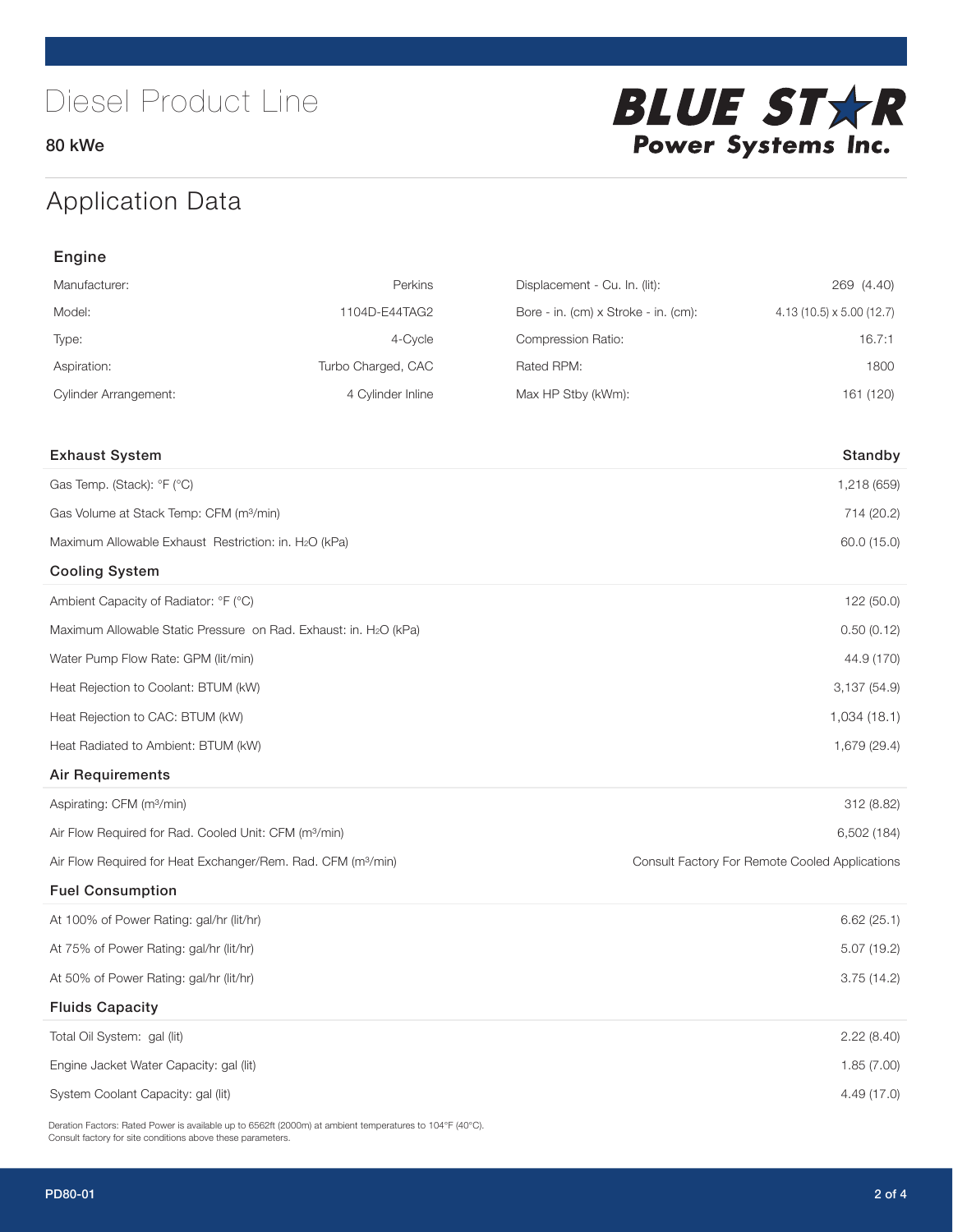# Diesel Product Line

### 80 kWe



## DCP7310 Control Panel

#### Standard Features

- Digital Metering
- Engine Parameters
- Generator Protection Functions
- Engine Protection
- CAN Bus (J1939) ECU Communications
- Windows-Based Software
- Multilingual Capability
- Remote Communications to DSE2548 Remote Annunciator
- 8 Programmable Contact Inputs
- 10 Contact Outputs
- RS485 Communicator Interface
- cULus Listed, CE Approved
- Event Recording
- IP 65 rating (with supplied gasket) offers increased resistance to water ingress
- NFPA 110 Level 1 Compatible

# Weights / Dimensions / Sound Data

|            | $L \times W \times H$        | <b>Weight lbs</b> |
|------------|------------------------------|-------------------|
| <b>OPU</b> | $90 \times 44 \times 60$ in  | 2,425             |
| Level 1    | $102 \times 44 \times 74$ in | 3.050             |
| Level 2    | $102 \times 44 \times 74$ in | 3.100             |
| Level 3    | $132 \times 44 \times 66$ in | 3.275             |
|            |                              |                   |

Please allow 6-12 inches for height of exhaust stack.

|            | No Load | Full Load |
|------------|---------|-----------|
| <b>OPU</b> | 77 dBA  | 81 dBA    |
| Level 1    | 74 dBA  | 77 dBA    |
| Level 2    | 71 dBA  | 73 dBA    |
| Level 3    | 65 dBA  | 67 dBA    |



STOP MANUAL OPTION AUTO ALARM START

[AUTO]

**BLUE STAR** Power Systems Inc.

Manual Mode Button and Indicator United States and Indicator United States and Indicator United States and Indicator United States and Indicator United States and Indicator United States and Indicator United States and Ind Configurable Button -  $\Box$  Auto Mode Button and Indicator

DIGITAL CONTROL PANEL

Module Display  $\Box$ 

 $\bullet$  $\bullet$  $\bullet$ 

 $\circledcirc$ 

Menu Navigation

Open Generator (Manual Mode Only)

Generator Breaker LED

Stop / Reset Mode Button and Indicator

 $\bullet$  $\overline{\bullet}$ 

 $\sigma$ 

՟Պ

Close Generator (Manual Mode Only)

Generator Available LED

- Start Button

 $\blacksquare$